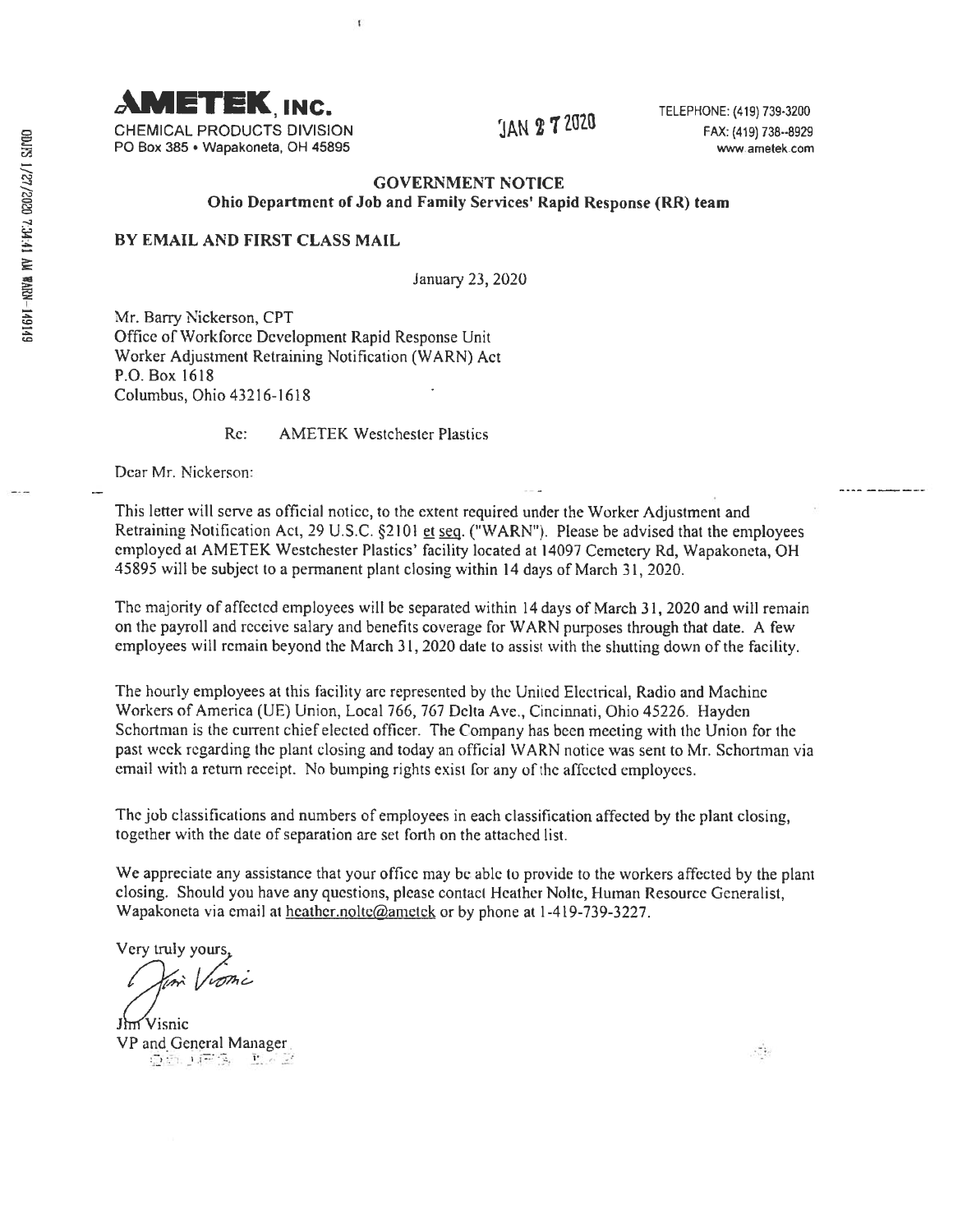## AFFECTED EMPLOYEES AMETEK Westchester Plastics Plant Closing 14097 Cemetery Rd, Wapakoneta, OH 45895

| <b>Number of Employees</b><br><b>Terminating Within 14 Days of</b> |                              |
|--------------------------------------------------------------------|------------------------------|
| March 31, 2020                                                     | <b>Job Classification</b>    |
| 2                                                                  | 40mm/92-2 Operator           |
|                                                                    | 4CM-1 Operator               |
| $\overline{2}$                                                     | 70-1 Operator                |
| 7                                                                  | 9CM-1 Bagger/Blender         |
| $\overline{2}$                                                     | 9CM-1 Operator               |
| 5                                                                  | 9CM-2 Bagger/Blender         |
| 3                                                                  | 9CM-2 Operator               |
| 6                                                                  | Lab Operator                 |
| 3                                                                  | Machine Operator             |
|                                                                    | Maintenance A                |
|                                                                    | <b>Material Handler</b>      |
| 3                                                                  | <b>Probationary Employee</b> |
|                                                                    | Production Utility.          |
|                                                                    | Shift Lead                   |
| 2                                                                  | Shift Lead Person            |
|                                                                    | Utility/Janitor              |
| 4                                                                  | ZSK70-1 Operator             |
|                                                                    | ZSK70-2 Operator             |
| 5                                                                  | ZSK92-1 Blender              |
| 6                                                                  | ZSK92-1 Operator             |
| 57                                                                 | Total                        |

| <b>Number of Employees</b><br><b>Terminating Within 14 Days of</b><br>April 30, 2020 | <b>Job Classification</b>      |  |
|--------------------------------------------------------------------------------------|--------------------------------|--|
|                                                                                      | <b>QC Technical Supervisor</b> |  |
|                                                                                      | <b>Production Supervisor</b>   |  |
|                                                                                      | Total                          |  |